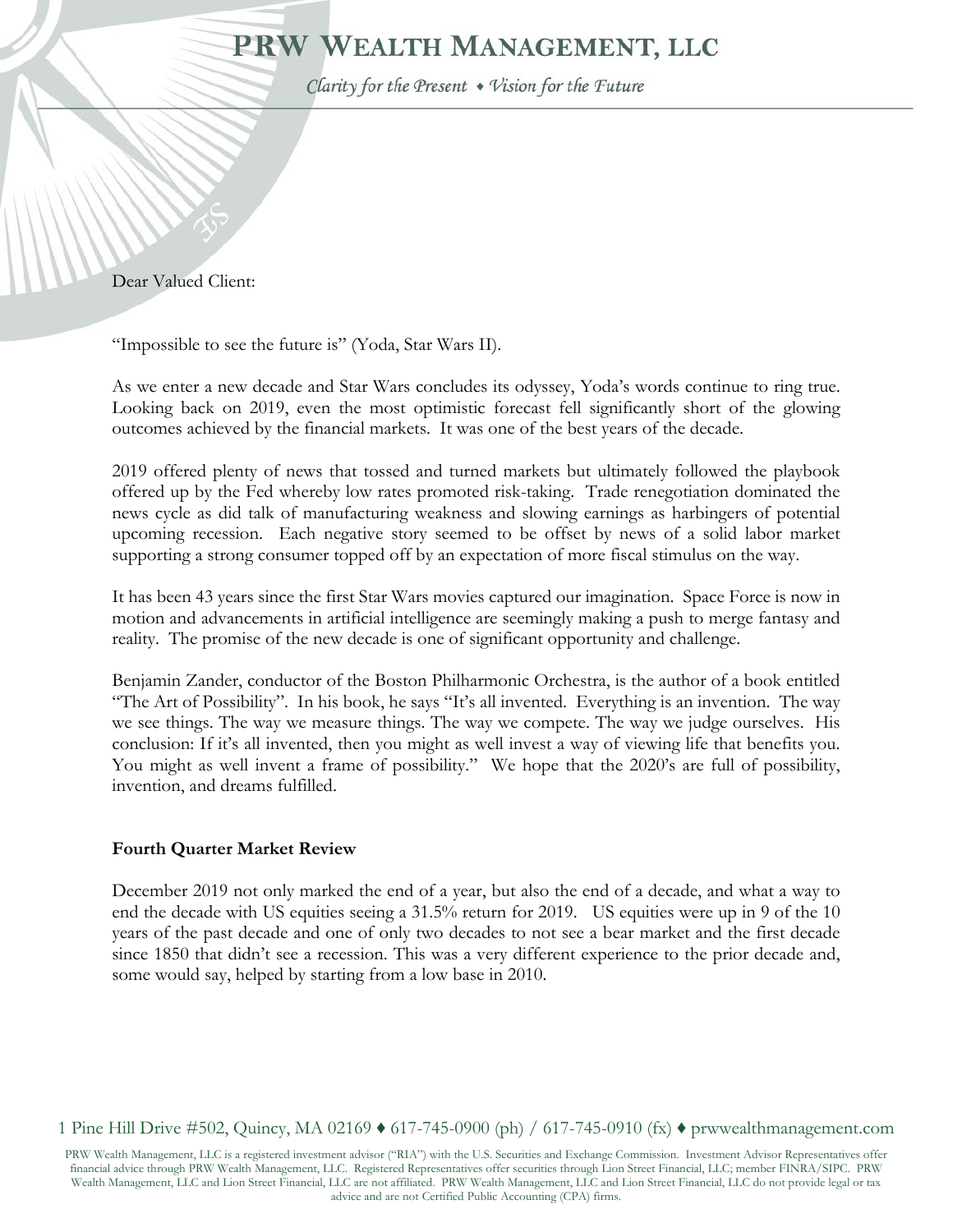

Source: Zephyr Style Advisor

Within US equities, it was all about technology, as the sector surged during the fourth quarter with a return of 14.4%, leading to a full year return of 50.3%. With a weight of over 20% in the index, technology contributed to a third of the return of the S&P 500. The bond proxy sectors of real estate and utilities had a tough final quarter but still saw returns above 20% for the full year. Energy was the only sector not to see a return above 20% for the year.

In the cap-weighted index of the S&P 500, a few stocks have an outsized influence on returns. Heading into the decade, Apple, Amazon, Microsoft and Google had a combined market cap of \$716 billion. Coming out of the decade that group's combined market cap rose to \$4.1 trillion. Add to that Facebook, which rose from \$80 billion in 2012 when it went public to \$575 billion today, and these five companies comprise a little less than 17% of the index. Their success (or failure) has a large influence on the returns of the index.

Internationally, emerging markets finished the year strong with a final quarter return of 11.9%, outperforming US equities by 2.8% and developed international markets by 3.7%. For the full year though, emerging markets trailed the developed markets with a return of 18.9%, compared to 22.7% for the developed international markets. While for the full year there was little difference between the local currency and USD returns, for the quarter the weakness of the dollar improved the international returns for US investors.



Source: Morningstar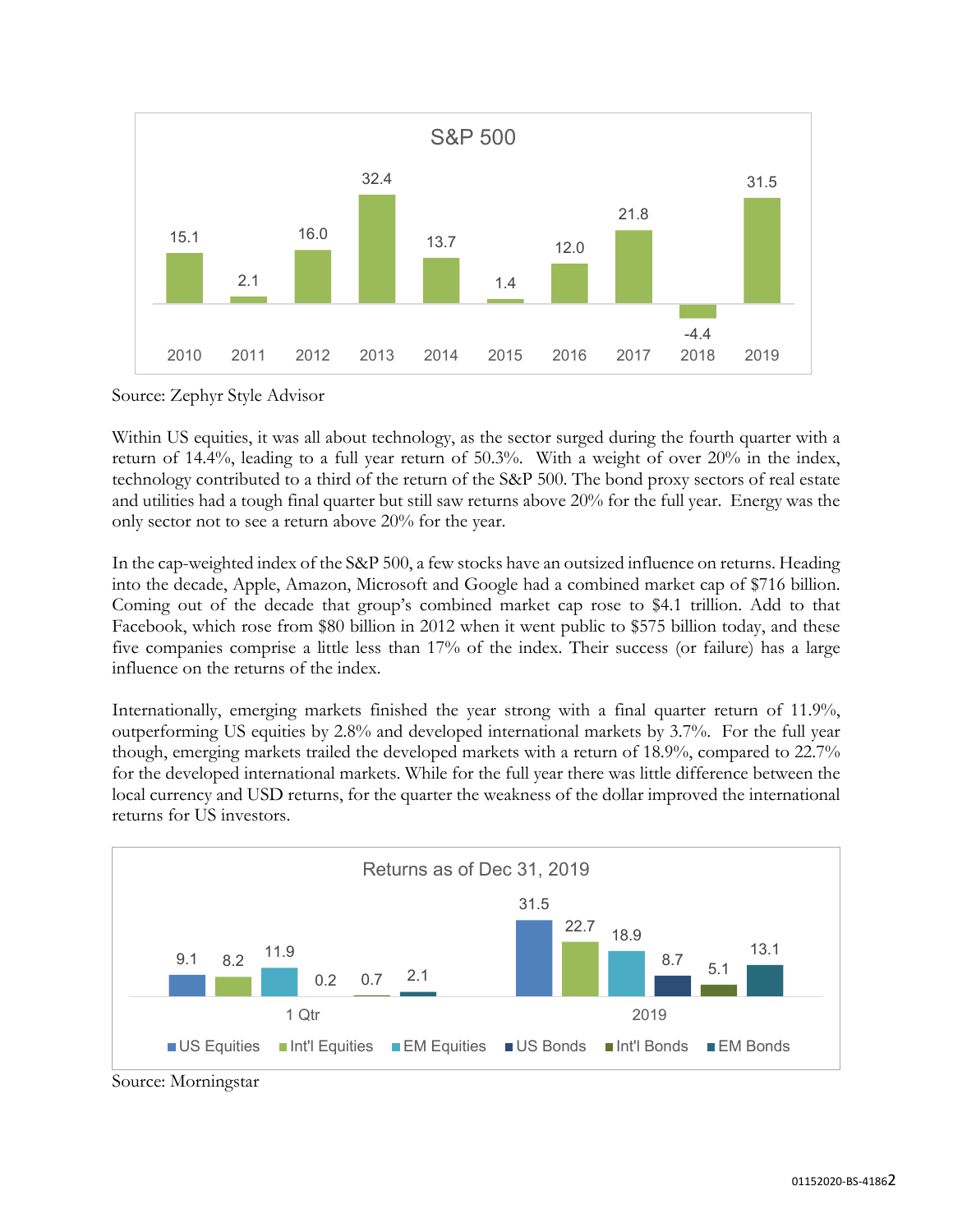The fixed income markets also saw strong positive returns, with the US bond market up 8.7% for the year. Across the broad sectors, corporate credit was the market leader. For the year, investment-grade credit returned 14.5% with high yield at 14.3%.

A dramatic shift in the Federal Reserve's policy helped lift longer-term bonds during most of the year. Long-term Treasuries rallied for most of the year but saw their weakest return in the fourth quarter at -4.2% as rates gradually rose. For the full year, they still posted a strong return of 15.1%, outperforming short term Treasuries by 11.5%.

Emerging markets provided the best returns across the regional bond markets. With a return of 13.1%, emerging market bonds had their best year since 2012, with every month being positive in 2019. For the fourth quarter, international bonds outperformed US bonds by 0.5%, helped by the weakening dollar, but trailed the US markets for the year by 3.6%.

## **Mid- East Conflicts in Context**

As we consider the big advance financial markets experienced during 2019, it is understandable that we might be hyper-sensitive regarding headlines that could upset this aging bull market. Reports earlier this month of the killing of Iran's General Qasem Soleimani caused a sharp but quick two-day reaction in the financial markets. Though counter to prevailing thought, even if the situation in the Middle East heats up again, this conflict may only have a limited impact on financial markets.

A look at the history of past Middle East conflicts indicates that short-term weakness tends to have only a transitory impact on markets. Here is what the market did the last nines time a war in the Middle East looked imminent:

|                                         |            | <b>Three</b><br><b>Months</b> | <b>Six</b><br><b>Months</b> | <b>One Year</b> |
|-----------------------------------------|------------|-------------------------------|-----------------------------|-----------------|
| Event                                   | Date       | Later                         | Later                       | Later           |
| <b>Suez Canal Crisis</b>                | 10/31/1956 | $-3.8%$                       | $-0.1\%$                    | $-11.5%$        |
| <b>Arab Oil Embargo</b>                 | 10/17/1973 | $-13.2\%$                     | $-14.4%$                    | $-36.2%$        |
| <b>Iranian Hostage Crisis</b>           | 11/3/1979  | $+11.6%$                      | $+3.8%$                     | $+24.3%$        |
| <b>U.S.S.R. Invasion of Afghanistan</b> | 12/25/1979 | $-7.9\%$ %                    | $+6.9\%$ %                  | $+25.7%$        |
| <b>Iraq Invades Kuwait</b>              | 8/3/1990   | $-13.5%$                      | $-2.1\%$                    | $+10.1\%$       |
| <b>Persian Gulf War</b>                 | 1/17/1991  | $+23.5%$                      | $+20.6%$                    | $+33.1%$        |
| <b>World Trade Center Bombing</b>       | 2/26/1993  | $+2.5%$                       | $+4.0%$                     | $+6.4%$         |
| 9/11                                    | 9/11/2001  | $+2.5%$                       | $+6.7\%$                    | $-18.4%$        |
| <b>Iraq War</b>                         | 3/20/2003  | $+15.6%$                      | $+17.4%$                    | $+28.4%$        |

#### S&P 500 Performance After Middle East Tensions Spiked

Source: Barron's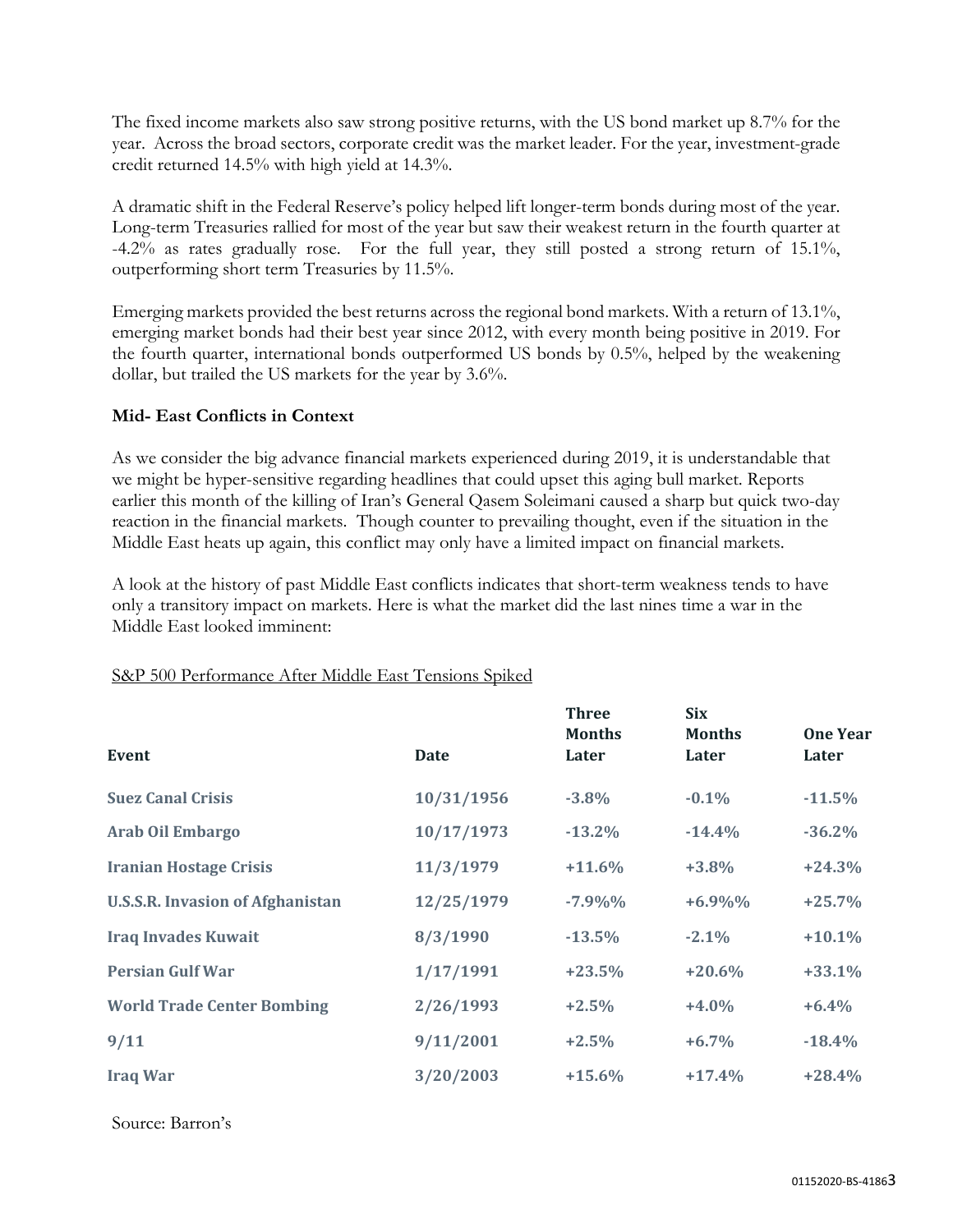|                                     |                   | <b>S&amp;P 500 Index</b> |                               | <b>Calendar Days To</b> |                |
|-------------------------------------|-------------------|--------------------------|-------------------------------|-------------------------|----------------|
| <b>Market Shock Events</b>          | <b>Event Date</b> |                          | <b>One-Day Total Drawdown</b> | <b>Bottom</b>           | Recovery       |
| Iranian General Killed In Airstrike | 1/3/2020          | $-0.7%$                  | 2                             | 7                       |                |
| Saudi Aramco Drone Strike           | 9/14/2019         | $-0.3%$                  | $-4.0%$                       | 19                      | 41             |
| <b>North Korea Missile Crisis</b>   | 7/28/2017         | $-0.1%$                  | $-1.5%$                       | 14                      | 36             |
| <b>Bombing of Syria</b>             | 4/7/2017          | $-0.1%$                  | $-1.2%$                       | 7                       | 18             |
| <b>Boston Marathon Bombing</b>      | 4/15/2013         | $-2.3%$                  | $-3.0%$                       | 4                       | 15             |
| <b>London Subway Bombing</b>        | 7/5/2005          | 0.9%                     | 0.0%                          | 1                       | 4              |
| <b>Madrid Bombing</b>               | 3/11/2004         | $-1.5%$                  | $-2.9%$                       | 14                      | 20             |
| <b>U.S. Terrorist Attacks</b>       | 9/11/2001         | $-4.9%$                  | $-11.6%$                      | 11                      | 31             |
| Iraq's Invasion of Kuwait           | 8/2/1990          | $-1.1%$                  | $-16.9%$                      | 71                      | 189            |
| <b>Reagan Shooting</b>              | 3/30/1981         | $-0.3%$                  | $-0.3%$                       |                         | $\overline{2}$ |
| <b>Yom Kippur War</b>               | 10/6/1973         | 0.3%                     | $-0.6%$                       | 5                       | 6              |
| <b>Munich Olympics</b>              | 9/5/1972          | $-0.3%$                  | $-4.3%$                       | 42                      | 57             |
| <b>Tet Offensive</b>                | 1/30/1968         | $-0.5%$                  | $-6.0%$                       | 36                      | 65             |
| <b>Six-Day War</b>                  | 6/5/1967          | $-1.5%$                  | $-1.5%$                       | 1                       | $\overline{2}$ |
| <b>Gulf of Tonkin Incident</b>      | 8/2/1964          | $-0.2%$                  | $-2.2%$                       | 25                      | 41             |
| <b>Kennedy Assassination</b>        | 11/22/1963        | $-2.8%$                  | $-2.8%$                       | 1                       | 1              |
| <b>Cuban Missile Crisis</b>         | 10/16/1962        | $-0.3%$                  | $-6.6%$                       | 8                       | 18             |
| <b>Suez Crisis</b>                  | 10/29/1956        | 0.3%                     | $-1.5%$                       | 3                       | 4              |
| <b>Hungarian Uprising</b>           | 10/23/1956        | $-0.2%$                  | $-0.8%$                       | 3                       | 4              |
| N. Korean Invades S. Korea          | 6/25/1950         | $-5.4%$                  | $-12.9%$                      | 23                      | 82             |
| <b>Pearl Harbor Attack</b>          | 12/7/1941         | $-3.8%$                  | $-19.8%$                      | 143                     | 307            |
| Average                             |                   | $-1.2%$                  | $-5.0%$                       | 22                      | 47             |

**Geopolitical Events And Stock Market Reactions** 

Source: LPL Research, S&P Dow Jones Indices, CFRA, 01/06/20

As the above tables indicate, the S&P 500 was higher twelve months later in each instance where a recession did not occur. The days to recovery from major market shocks is encouraging. Currently, given today's robust economic readings, few economists are giving high odds to a recession over the next year.

In the past, spikes in the price of oil were a larger concern for the global economy. Today, ample strategic petroleum reserves are available to mute an oil shock. Higher oil prices also stimulate even more production from U.S. frackers. According to Deutsche Bank's Strategist Chris Snyder, U.S. oil producers will be the greatest beneficiaries of any increased disruption to Middle Eastern oil supplies as Iranian production had already been halved over the past two years due to U.S. sanctions. Oil pumped elsewhere would quickly make up for any production that might be lost in the Middle East, Snyder argued. "The conflict would likely need to spread into neighboring countries to drive more meaningful incremental tightening for the commodity," Snyder wrote. "Global oil markets have built up a buffer with over 2.5 [million barrels per day] of OPEC supply on the sidelines and continued growth in U.S. production which should cap gains in the oil price...[U.S.] producers have shown an ability to quickly ramp up production in response to commodity price moves."

Echoing these sentiments, Wharton professor Jeremy Sigel adds: The U.S. is "much less impacted by oil shocks than we were years ago," the professor said. "I suspect minimal economic impact from this," he believes that Saudi Arabia would also come into pump additional oil to deflate the price of crude. Today the US imports less than 15% of its oil and a big portion of our imports come from neighboring Canada.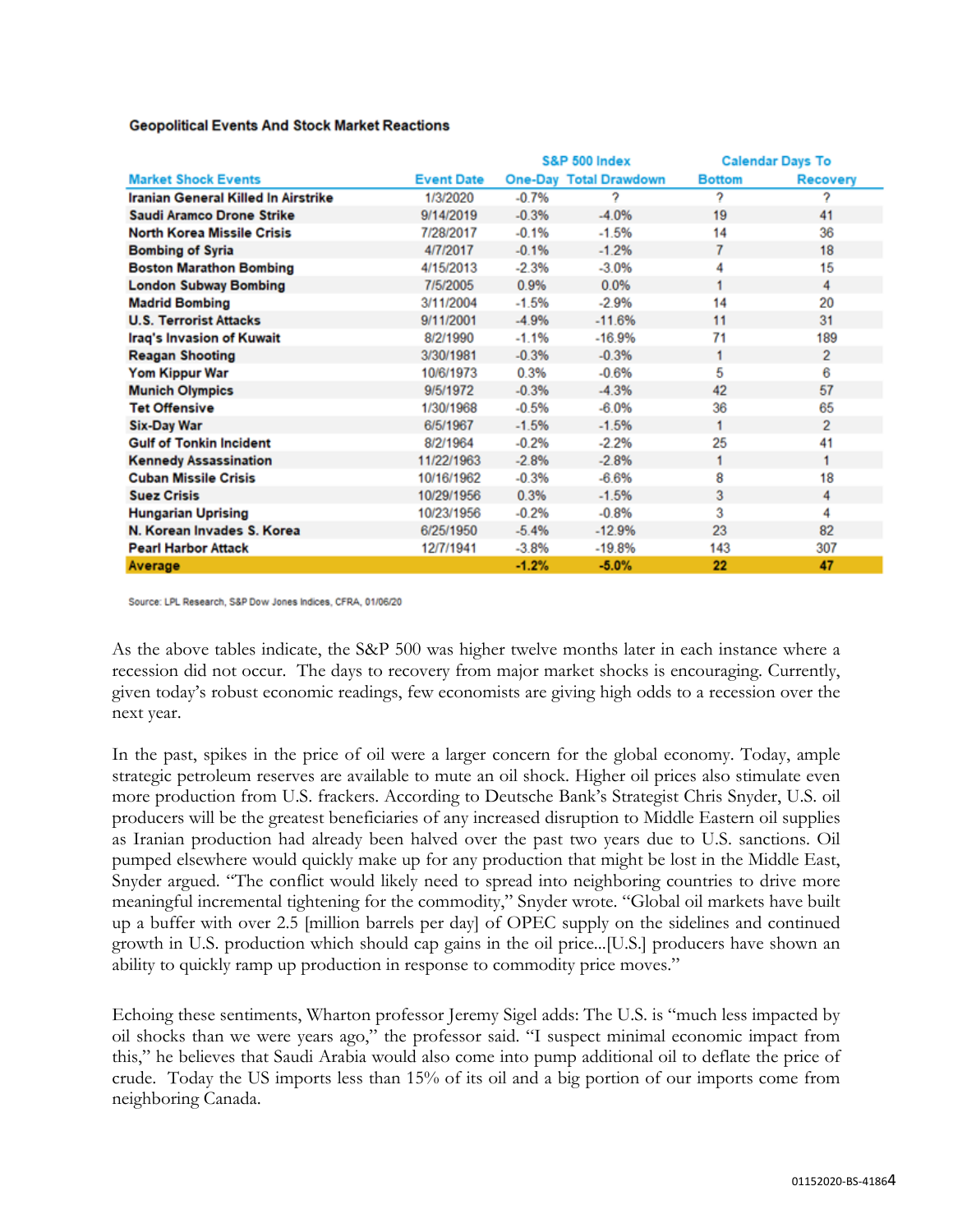The bigger phenomena from the recent strikes lies in the way in which the strike was handled and in the overall place that the US plays in the Middle East and the world. US policy is at best unpredictable, the impact of which is shaking up the status quo abroad.

In their year 2019 outlook, Morgan Stanley noted that "The vanguard of a democratic world order, the US, UK, France, and Germany, may have a weaker hand in advancing policy priorities domestically and internationally given the cross-currents of populism, antiestablishment sentiment, and antiimmigration nationalism". In 2020, these issues will continue to bring on geopolitical pressures that bear watching.

# **Outlook**

The new decade is poised to start off with impeachment hearings in the Senate, heightened tension in the Middle East, Brexit, and phase one of a trade deal. As we were reminded in 2019, trading on headline news is not a reliable strategy, something we have discussed in prior communications.

Global economic growth over the past decade has been relatively mediocre compared to past expansions. US GDP is projected to decelerate further in 2020 from 2019's 2.2% down to 1.8%, just below the 1.9% longer-term US economic growth rate. In 2019, equity returns were driven by expanding valuation and not profit growth. In fact, underlying earnings growth has actually contracted for three consecutive quarters.

We do expect a modest recovery in global economic growth in 2020 as trade fears abate, and a surge in central bank easing last year could lead to a manufacturing boost this year. It is possible that we get a pick-up in capital spending as well. These potential positives coupled with our outlook for a boost in earnings growth are factors that the markets may have already priced in or may set up for further gains in part due to the wealth effect and continued strength of the US consumer. According to the latest Federal Reserve report in Q3 2019, household debt as a percentage of disposable income continues to drop which is a healthy sign for the consumer.

We have outlined below an update on what we see as current tailwinds and headwinds for the markets.

# **Tailwinds:**

- Accommodative monetary policy globally
- Phase one trade deal brings some relief.
- Consumer spending continues to be solid with consumer confidence elevated to its highest levels since 2000.
- Existing home prices are firming according to Case-Shiller as demand for homes is supported by low unemployment and low rates.
- Low unemployment
- Modest inflation
- Fiscal stimulus

# **Headwinds:**

• Slowing global economy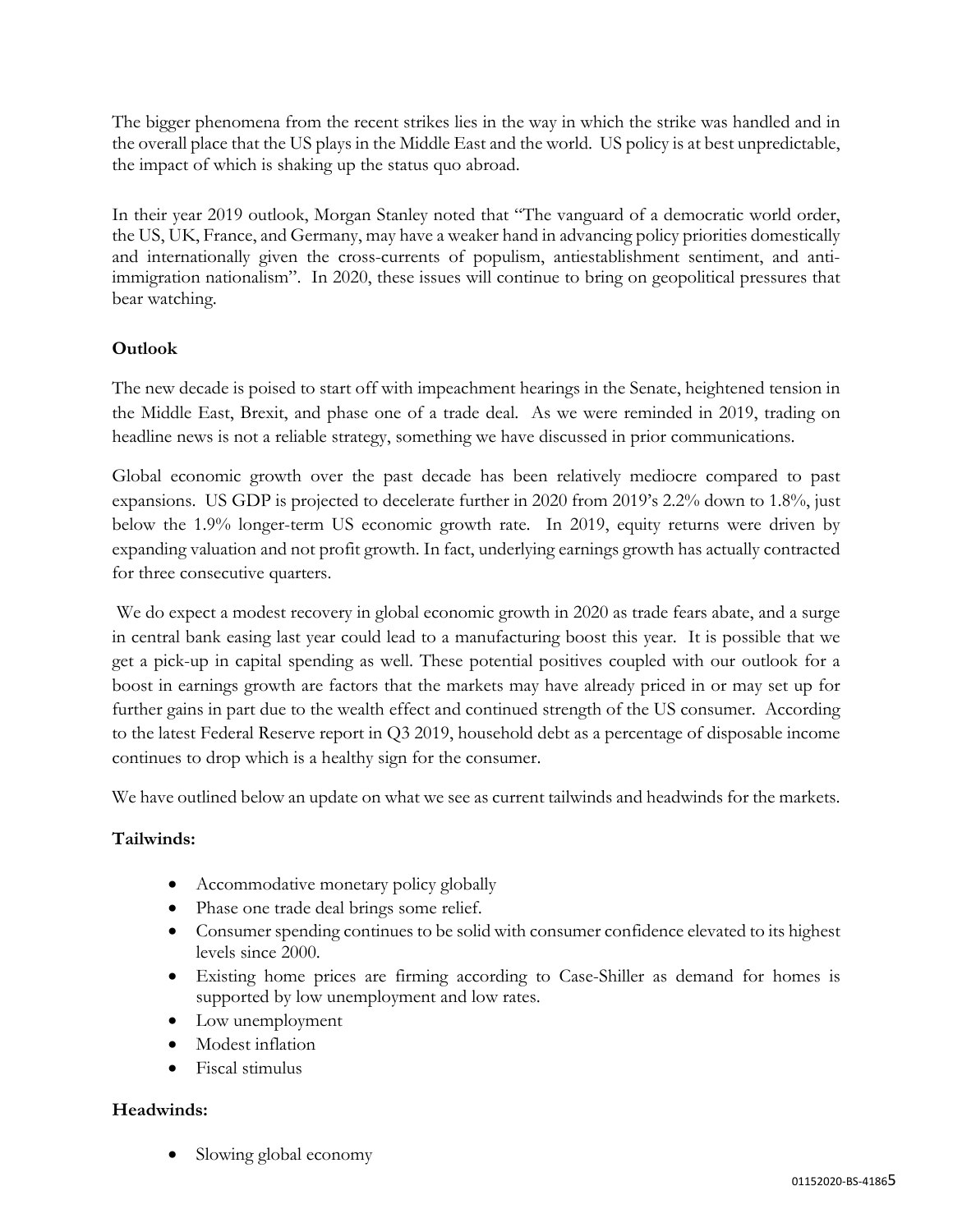- Extended valuations, sharp dichotomy of returns between large and small-cap companies.
- Limited room for Central Bankers to help as negative yields overseas continue to rise
- Emergence of competing trade blocks
- Late cycle in the economy
- Impeachment proceedings and general polarization in Washington
- US election and other elections worldwide present uncertainty
- Trillion-dollar deficit and growing

In 2019, large-cap stocks outperformed small-cap stocks, growth stocks outperformed value stocks and US stocks outperformed international stocks. If this sounds like 2018 déjà vu, it should. Timing a turn in leadership of these broader themes is impossible. We have maintained a large-cap, growth oriented, domestic focused bias for the last few years and feel that this posture remains correct heading into the New Year. However, we are hedging our bets with the inclusion of a long/short small/mid value oriented manager, active global managers that can adjust the US/international allocations, and high conviction balanced managers that can adjust equity and sector exposure to help mitigate drawdowns in volatile markets. We are also considering the addition of exposure to other non-correlated and relatively attractive asset classes including emerging markets.

Presidential election years are always ripe with drama. We expect nothing less in 2020. Politics aside, the slide below certainly suggests that the odds are in favor of a positive market in 2020.



## **PRW Wealth Management News**

We are pleased to announce the addition of Rob Reilly to the PRW team. Rob is a Senior Wealth Advisor at PRW Wealth Management LLC. His primary focus is advanced planning and investment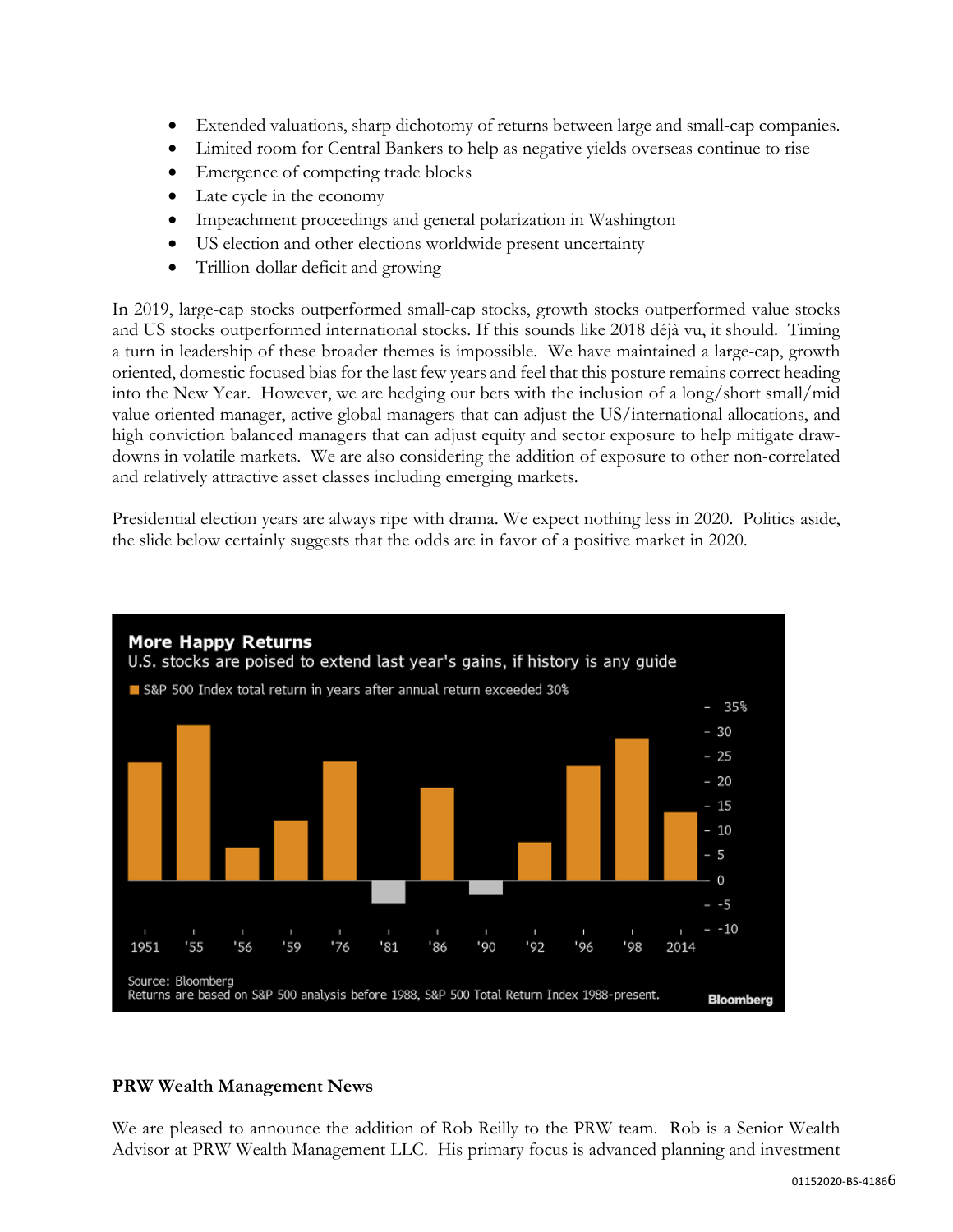management for high net worth individuals and families. Prior to joining PRW, Rob held senior positions as the Chief Investment Officer at a registered investment advisory firm and as an Executive Director at J.P. Morgan Private Bank. Rob has a passion for writing, investing and planning and has contributed to articles in Fortune, Forbes, US News & World Report, and Fiduciary News.

Rob earned a B.S. in Finance from Providence College and an MBA (Finance) from the F.W. Olin Graduate School of Business at Babson College. Rob also holds a Certified Investment Management Analyst (CIMA) designation, a Certified Market Technician (CMT) designation and is currently pursuing his Certified Financial Planning (CFP) designation.

He remains an active alumnus and has held several Providence College alumni leadership positions including a long tenure on the Providence College Business School Advisory Council. Rob is a member of the Boston Estate Planning Council and is on the Board of Trustees of the Norwell Visiting Nurse Association. He lives in Hingham MA with his wife and children where he is active in volunteer work and coaching.

In addition to Rob, we are thrilled to announce the arrival of Thaddeus Joseph "TJ" Dziuba IV to the world.

Congratulations to Wealth Advisor Jared Sweeney for passing the Certified Financial Planner exam and completing the other requirements to earn the CFP® designation.

One of our most rewarding efforts this year was the pro bono planning we did with special forces families. Some are still active, and others are veterans. It was very meaningful for us to give back to those who have sacrificed so much for our freedom.

Thank you and may the Force be with you!

Sincerely,

William A. Payne **Richard A. Renwick** Elliot B. Herman

This material is for informational purposes only and not meant as Tax or Legal advice. Please consult with your tax or legal advisor regarding your personal situation. PRW Wealth Management LLC does not provide legal or tax advice. Some of this material is written by Assetmark Inc. and is provided with permission. The material is for informational purposes only. It represents an assessment of the market environment at a specific point in time and is not intended to be a forecast of future events, or a guarantee of future results. It is not guaranteed by PRW Wealth Management LLC for accuracy, does not purport to be complete and is not intended to be used as a primary basis for investment decisions. It should not be construed as advice meeting the particular investment needs of any investor. Neither the information presented, nor any opinion expressed, constitutes a solicitation for the purchase or sale of any security. The indices mentioned are unmanaged and can't be directly invested into. Past performance doesn't guarantee future results; one can't directly invest in an index; diversification doesn't protect against loss of principal. All investing involves risk, including the potential loss of principal; there is no guarantee that any investing strategy will be successful. Neither the information nor any opinion expressed herein constitutes a solicitation for purchase or sale of any securities and should not be relied on as financial advice.

#### **Index Definitions**

**Bloomberg Commodity –** measures the price of physical commodities futures contracts traded on US exchanges, except aluminum, zinc and nickel, which trade on the London Metal Exchange. Weightings are determined by rules designed to insure diversified commodity exposure.

**Bloomberg Barclays Emerging Markets USD Aggregate** - The index is a flagship hard currency Emerging Markets debt benchmark that includes fixed and floating-rate US dollar-denominated debt issued from sovereign, quasi-sovereign, and corporate EM issuers. Country eligibility and classification as Emerging Markets is rules-based and reviewed annually using World Bank income group and International Monetary Fund (IMF) country classification.